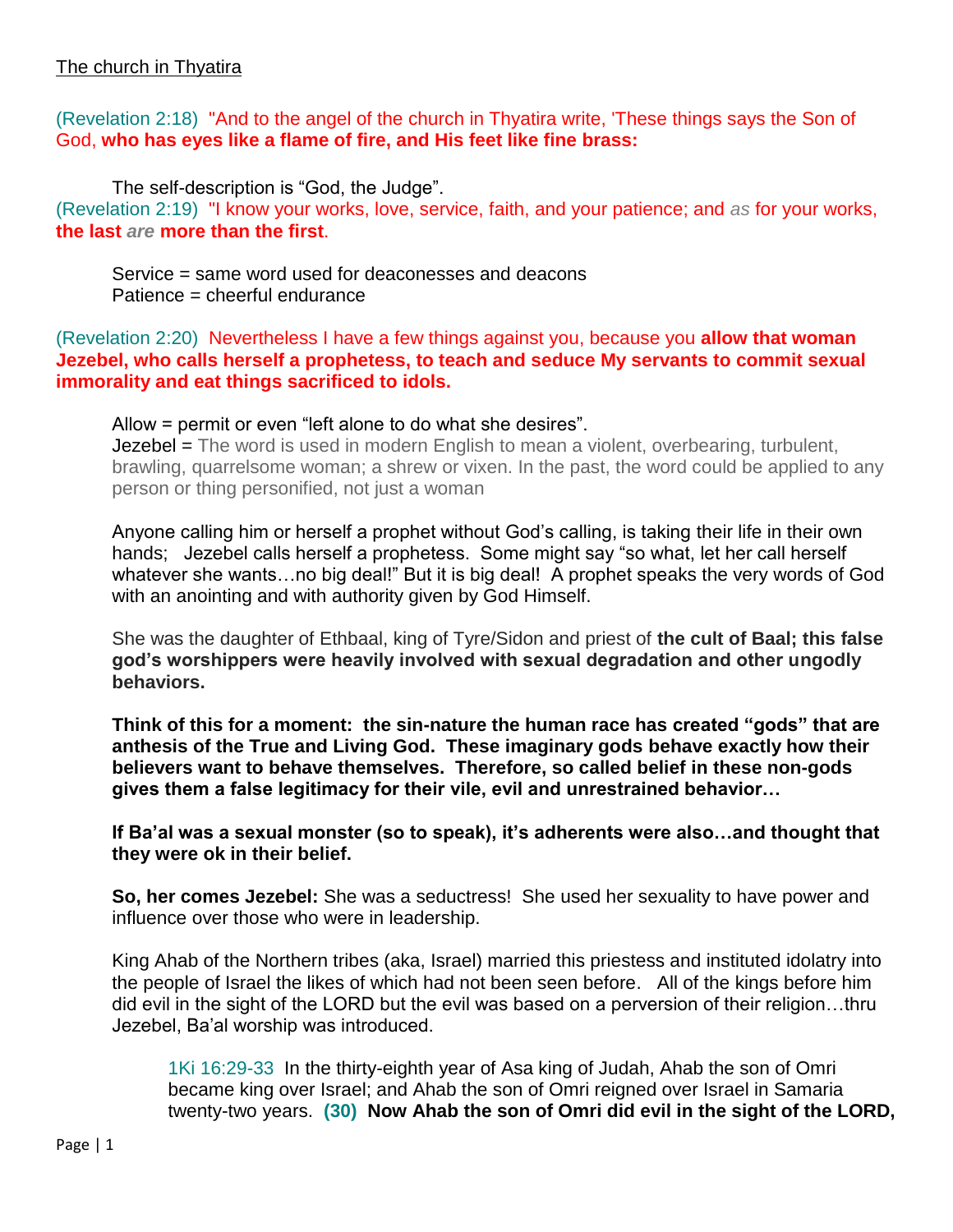**more than all who** *were* **before him.** (31) And it came to pass, as though it had been a trivial thing for him to walk in the sins of Jeroboam the son of Nebat, **that he took as wife Jezebel the daughter of Ethbaal, king of the Sidonians; and he went and served Baal and worshiped him.** (32) **Then he set up an altar for Baal in the temple of Baal, which he had built in Samaria. (33) And Ahab made a wooden image. Ahab did more to provoke the LORD God of Israel to anger than all the kings of Israel who were before him.**

Jezebel had an obsessive passion for domineering and controlling others, especially in the spiritual realm. When she became queen, she began a relentless campaign to rid Israel of all evidences of the worship of the God of Abraham, Isaac and Jacob.

1Ki 18:4 For so it was, while Jezebel massacred the prophets of the LORD, that Obadiah had taken one hundred prophets and hidden them, fifty to a cave, and had fed them with bread and water.)

She also had a single-mindedness about her such that she would ALWAYS try to get her way, no matter who was destroyed in the process: For example, Ahab wanted a vineyard owned by Naboth but he refused to sell it or give it to the King. After ridiculing the king for his apparent weakness, she wrote a letter using the King's name to first honor a man named Naboth who owned a vineyard that the King wanted. Naboth refused to give it or sell it to him because it was his son's inheritance. Then, during the celebration, Jezebel had men stand up and accuse Naboth of blasphemy. He was then stoned to death. His sons also. Therefore, Ahab, the whiner would have his vineyard thru the treachery of his wife.

(1 Kings 21).

God spoke about Ahab and Jezebel to the Prophet Elijah (her greatest enemy!). Elijah came to Ahab and spoke God's judgement on him and his despicable wife:

1Ki 21:21-24 'Behold, I will bring calamity on you. I will take away your posterity and will cut off from Ahab every male in Israel, both bond and free. (22) I will make your house like the house of Jeroboam the son of Nebat, and like the house of Baasha the son of Ahijah, because of the provocation with which you have provoked *Me* to anger and made Israel sin.' **(23) And concerning Jezebel the LORD also spoke, saying, 'The dogs shall eat Jezebel by the wall of Jezreel.' (24) The dogs shall eat whoever belongs to Ahab and dies in the city, and the birds of the air shall eat whoever dies in the field."**

This prophey was fulfilled and you can read about it in 2 Kings 9:36-37

2Ki 9:36-37 Therefore they came back and told him. And he said, "This *is* the word of the LORD, which He spoke by His servant Elijah the Tishbite, saying, 'On the plot *of ground* at Jezreel dogs shall eat the flesh of Jezebel; (37) and the corpse of Jezebel shall be as refuse on the surface of the field, in the plot at Jezreel, so that they shall not say, "Here *lies* Jezebel." ' "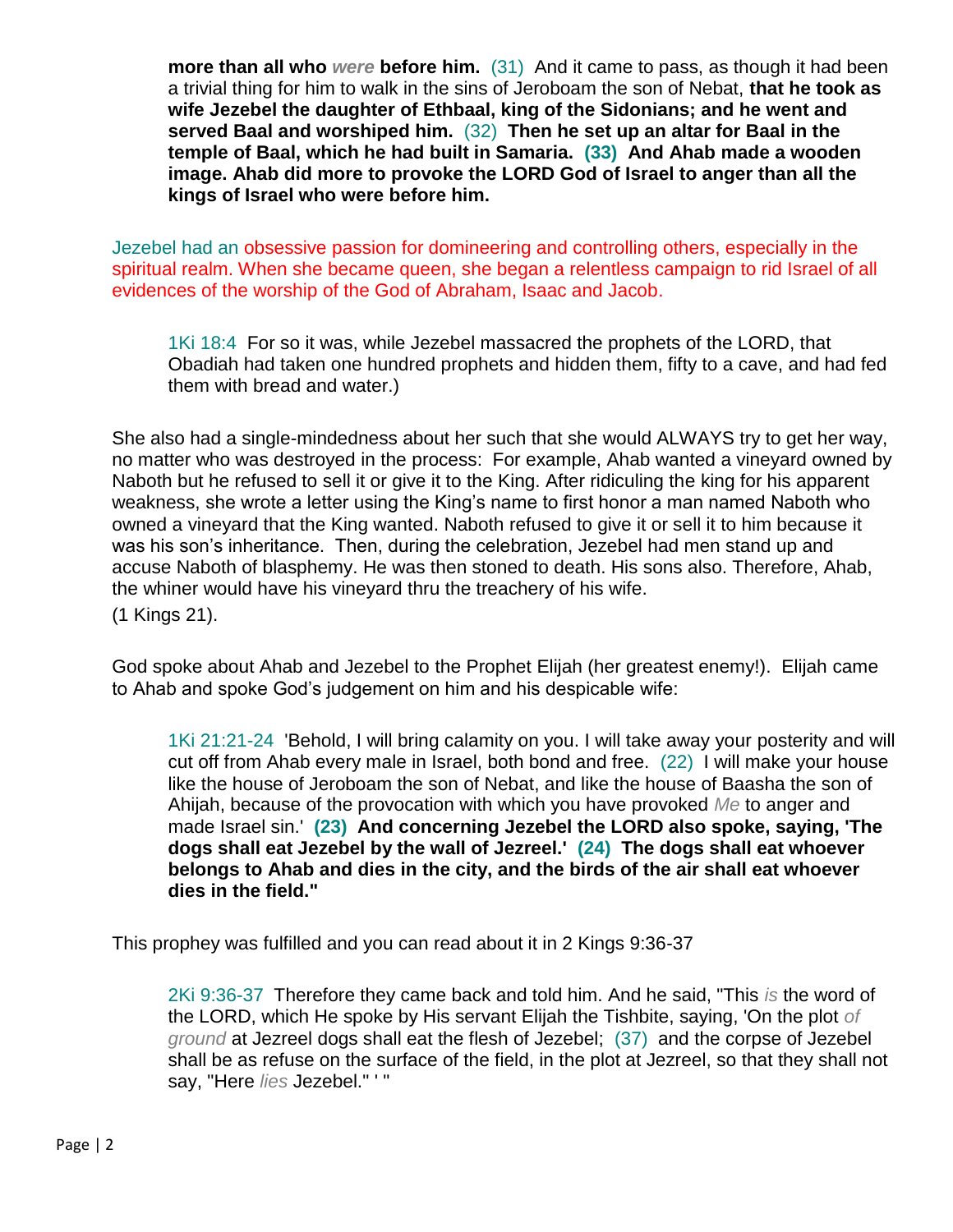So, all this to say, there may be women and men in the church who exhibit these same characteristics:

- 1. Power-hungry and controlling
- 2. Will use whatever means to get their way
- 3. Seducing men or women into sexual sin
- 4. Leading men and women into idolatry creating idols in their hearts such as money, sex, power, material things – all designed to replace God!

Pastor Stu, why do you include men and women in this description?

- 1. There's no mention of a "spirit of Jezebel" in the scriptures.
- 2. What I described can be seen by the behavior and attitudes of men and women.

## (Revelation 2:21) **And I gave her time to repent of her sexual immorality, and she did not repent.**

This is one of the most difficult and scary concepts because it goes against our notions of 'eternal security'.

What if I sin and do not repent right away and then I die? Do I lose my salvation and end up in hell for one lapse of repentance?

God knows your heart! Sometimes our resistance to repentance has to do with messed up stuff in our hearts that the LORD needs to work on; As a true believer, I don't believe you can do anything sinful without feeling the conviction of the Holy Spirit. Feeling that conviction is the first step! Obeying it is the next step! Sometimes, as with me, there's lapse between acknowledging it and repenting. Repentance is a verb, not a feeling. Crying out "Oh God, forgive me!" leads towards a change in behavior.

Let's not put God in a box; let God be God – merciful, gracious, wanting the best for us – even if that includes a good dose of confession and turning.

(Revelation 2:22) Indeed **I will** cast her into a sickbed, and those who commit adultery with her into **great tribulation**, **unless they repent** of their deeds. (Revelation 2:23) **I will kill her children with death**, and all the churches shall know that **I am He who searches the minds and hearts**. And I will give to each one of you according to your works.

But, what else can the God of all Righteousness do if we, in our stubborn pride refuse to humble ourselves before His Face? Refusing to repent is the epitome of pride!

(Revelation 2:24) "Now to you I say, **and to the rest in Thyatira**, as many as do not have this doctrine, who have not known the depths of Satan, as they say, **I will put on you no other burden**.

"to you I say" must be directed to ME, the pastor! I am responsible for the spiritual health of the flock – at least, I am responsible for feeding, teaching, loving and leading as Jesus feeds, leads, teaches and loves me!

But you're not off the hook! If you see this "spirit" at work in the body, you are responsible to **resist** it, come against it with all of the humility and love that the Spirit has!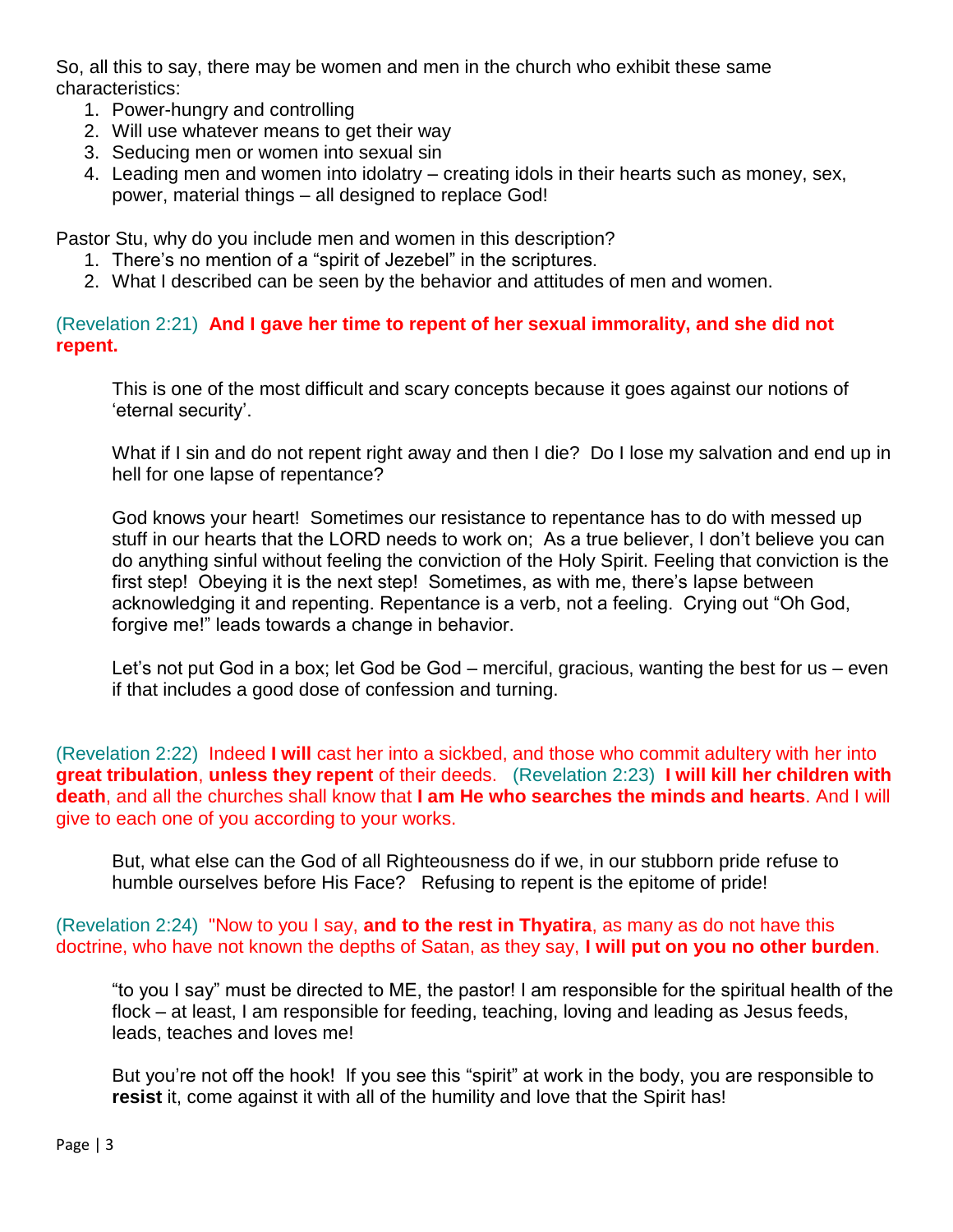But Jesus also says to this church – I will put on you no other burden! Those to **resist** the devil so that he flees; those who do NOT succumb to any of Satan's doctrines or schemes…you are overcomers!

I say "resist"…I do not say "reason with him" or "talk with him" or confront him – resist him – send him on his way with any rebuke the Holy Spirit gives you!

## **So Jesus says:**

(Revelation 2:25) **But hold fast what you have till I come.**

(Revelation 2:26) **And he who overcomes, and keeps My works until the end, to him I will give power over the nations— (27) 'HE SHALL RULE THEM WITH A ROD OF IRON; THEY SHALL BE DASHED TO PIECES LIKE THE POTTER'S VESSELS'—** as I also have received from My Father;

We are called to "good works" – so do them! Don't know what they may be? Start with prayer, enter into worship and meditate on His Word…Pray that the Holy Spirit reveals these things to you…and please don't say "nah, I don't want to do that…"

Verse 27 is taken from Psalm 2:

Psa 2:1-12 Why do the nations rage, And the people plot a vain thing? (2) The kings of the earth set themselves, And the rulers take counsel together, Against the LORD and against His Anointed, *saying,* (3) "Let us break Their bonds in pieces And cast away Their cords from us." (4) He who sits in the heavens shall laugh; The LORD shall hold them in derision. (5) Then He shall speak to them in His wrath, And distress them in His deep displeasure: (6) "Yet I have set My King On My holy hill of Zion." (7) "I will declare the decree: The LORD has said to Me, 'You *are* My Son, Today I have begotten You. **(8) Ask of Me, and I will give** *You* **The nations** *for* **Your inheritance, And the ends of the earth** *for* **Your possession. (9) You shall break them with a rod of iron; You shall dash them to pieces like a potter's vessel.' "** (10) Now therefore, be wise, O kings; Be instructed, you judges of the earth. (11) Serve the LORD with fear, And rejoice with trembling. (12) Kiss the Son, lest He be angry, And you perish *in* the way, When His wrath is kindled but a little. Blessed *are* all those who put their trust in Him.

## (Revelation 2:28) and I will give him **the morning star.**

And, what DO YOU GET FOR YOUR EFFORTS? **NOTHING**! That's right: You get no thing but you do get one thing – Jesus who is the morning star:

Revelation 22:16 "I, Jesus, have sent My angel to testify to you these things in the churches. I am the Root and the Offspring of David, the Bright and Morning Star."

Matthew 2:2 saying, "Where is He who has been born King of the Jews? For we have seen His star in the East and have come to worship Him."

Psa 23:1-6 **A Psalm of David.** The LORD *is* my shepherd; I shall not want. (2) He